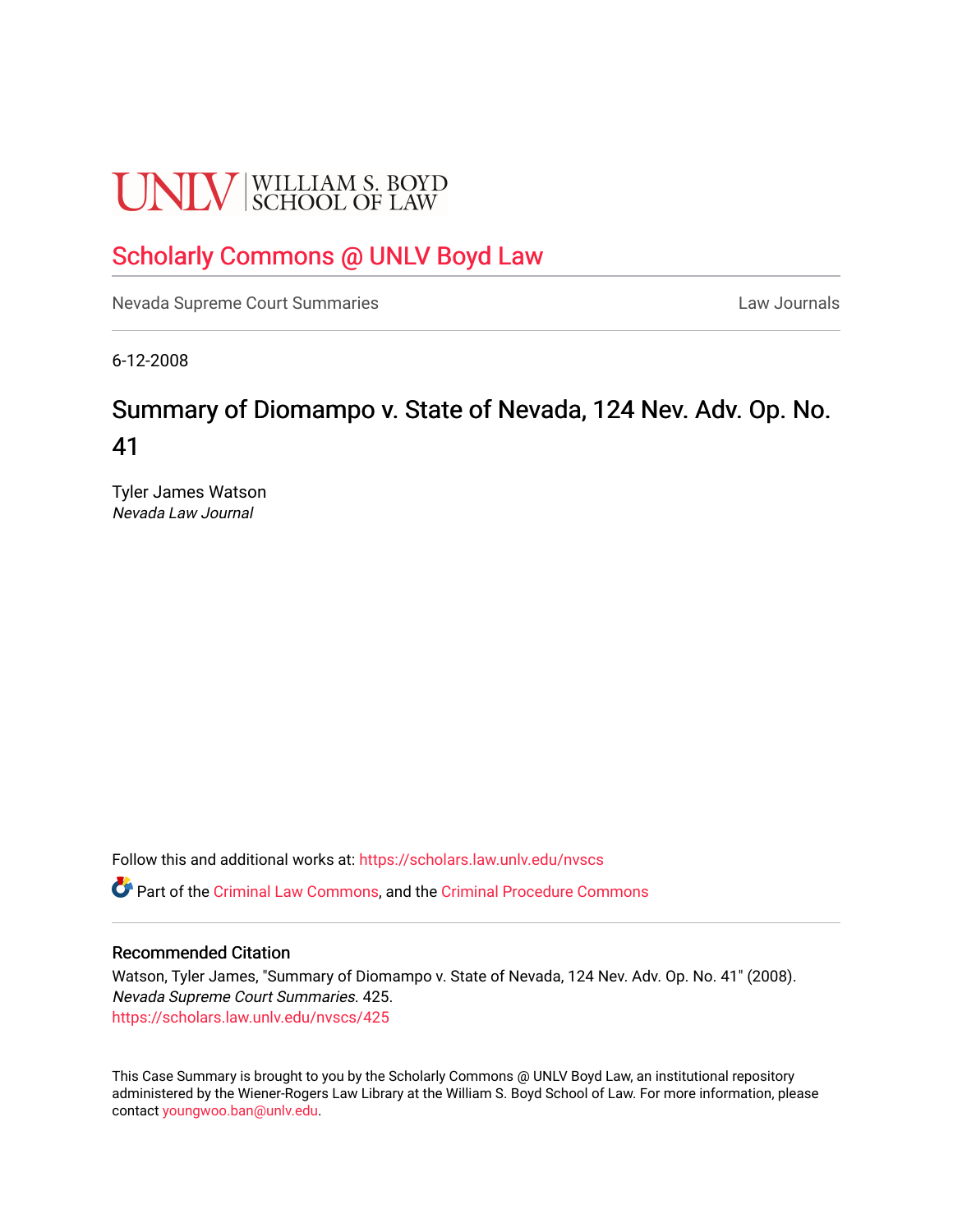*Diomampo v. State of Nevada***, 124 Nev. Adv. Op. No. 41 (June 12, 2008)[1](#page-1-0)**

# **CRIMINAL LAW – CRIMINAL PROCEDURE**

## **Summary**

 Appeal from a judgment of conviction, upon jury verdict, of one count of midlevel trafficking in a controlled substance.

## **Disposition/Outcome**

 Reversed and remanded holding that the State's peremptory challenge of a prospective juror on the ground that he did not understand the English language was improper and the State introduced improper evidence at trial.

# **Factual and Procedural History**

On May 19, 2004, Las Vegas Metropolitan Police Department officers Wojcik and Garbon effected a routine traffic stop of a car driven by Jose Noel Diomampo ("Diomampo"). Diomampo was driving on a suspended license and had outstanding warrants for his arrest. Officer Wojcik placed Diomampo under arrest. A routine search of the vehicle revealed an electronic scale that contained a "white, crystalline-type substance." The same substance was also found in Diomampo's sunglass case. This substance was later determined to be methamphetamine. Additional drug paraphernalia was also found in the vehicle. Officer Wojcik read Diomampo Miranda and Diomampo invoked his Fifth Amendment right to remain silent.

At trial, the State used all four of its peremptory challenges on minorities. Additionally, Officer Wojcik, the State's witness, testified that Diomampo remained silent after being read his Miranda rights. The defense's objection was overruled. Additionally, Officer Wojcik testified that "with methamphetamine[,] normally in order for somebody to support their habit[,] they'll go out and commit robberies or burglaries." The jury convicted Diomampo of mid-level trafficking in a controlled substance. Diomampo appealed and raised the following issues.

# **Discussion**

# *The State's Improper Peremptory Challenges*

 During jury selection, the State used all four of its peremptory challenges to dismiss four minorities. Diomampo claimed that the state violated *Baston v. Kentucky*. [2](#page-1-1)

1

<span id="page-1-0"></span> $1$  By Tyler James Watson

<span id="page-1-1"></span> $2$  476 U.S. 79 (1986).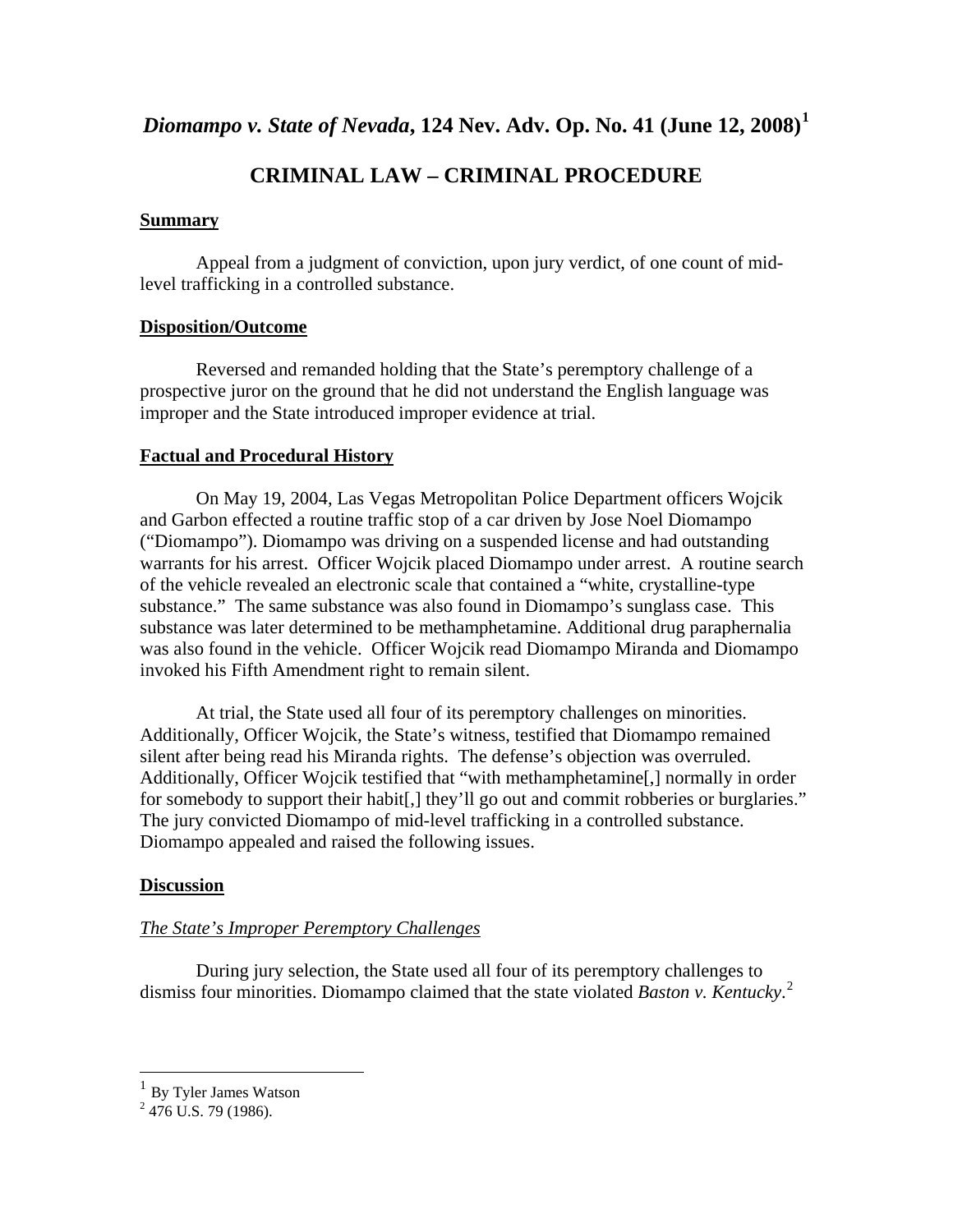In *Baston*, the United States Supreme Court held that the use of peremptory challenges to remove potential jurors on the basis of race is unconstitutional under the Equal Protection Clause of the United States Constitution.<sup>[3](#page-2-0)</sup> The Court has outlined a three-pronged test for determining whether illegal discrimination has occurred: (1) the defendant must make a prima facie showing that discrimination based on race has occurred based upon the totality of the circumstances, (2) the prosecution then must provide a race-neutral explanation for its peremptory challenge or challenges, and (3) the district court must determine whether the defendant in fact demonstrated purposeful discrimination.<sup>[4](#page-2-1)</sup>

 Here, the Court held that two of the four dismissed jurors were improperly dismissed. First, prospective juror Ramirez was improperly dismissed because the record did not support the State's race-neutral reason: that Ramirez had difficulties understanding English. Second, prospective juror Nelson was improperly dismissed because the record did not support the State's race-neutral reason: that Nelson was preoccupied with his divorce. However, the Court found that the other two dismissed jurors were properly dismissed under *Batson*. The Court concluded that the two *Batson* violations identified required reversal and remand for a new trial as a matter of law.

#### *Post-Miranda Silence*

 Diomampo argues that Officer Wojcik commented on his post-Miranda silence in violation of the Fifth Amendment privilege against self-incrimination.<sup>[5](#page-2-2)</sup> The Court recently held in *Gaxiola v. State* that "the prosecution is forbidden at trial to comment upon an accused's election to remain silent following his arrest and after he has been advised of his rights."<sup>[6](#page-2-3)</sup> However, a "mere passing reference" to post-Miranda silence "without more, does not mandate an automatic reversal."<sup>[7](#page-2-4)</sup>

 At trial, the prosecutor asked two questions of Officer Wojcik regarding Dipmampo's silence. The Court concluded that, when considered in the context of the full record generated at trial, the State's questions and comments at trial regarding Diomampo's post-Miranda silence were more than "mere passing reference"<sup>[8](#page-2-5)</sup> and were not harmless beyond a reasonable doubt.

 Here, the Court concluded that the jury could have drawn improper conclusions about Diomampo's silence based on the prosecutor's questions and the officer's answer and the failure of the district court to strike the testimony from the record or provide a limiting instruction to the jury. Therefore, the Court held that the judgment of conviction must be reversed and remanded for a new trial.

 $\overline{a}$ 

<span id="page-2-1"></span>

<span id="page-2-0"></span><sup>&</sup>lt;sup>3</sup> *Id.* at 86.<br>
<sup>4</sup> *Id.* at 96-98.<br>
<sup>5</sup> *Gaxiola v. State*, 121 Nev. 638, 655 (2005).<br>
<sup>6</sup> *Id.* 

<span id="page-2-4"></span><span id="page-2-3"></span><span id="page-2-2"></span>

<sup>7</sup> *Shepp v. State*, 87 Nev. 179, 181 (1971). 8 *Id*.

<span id="page-2-5"></span>